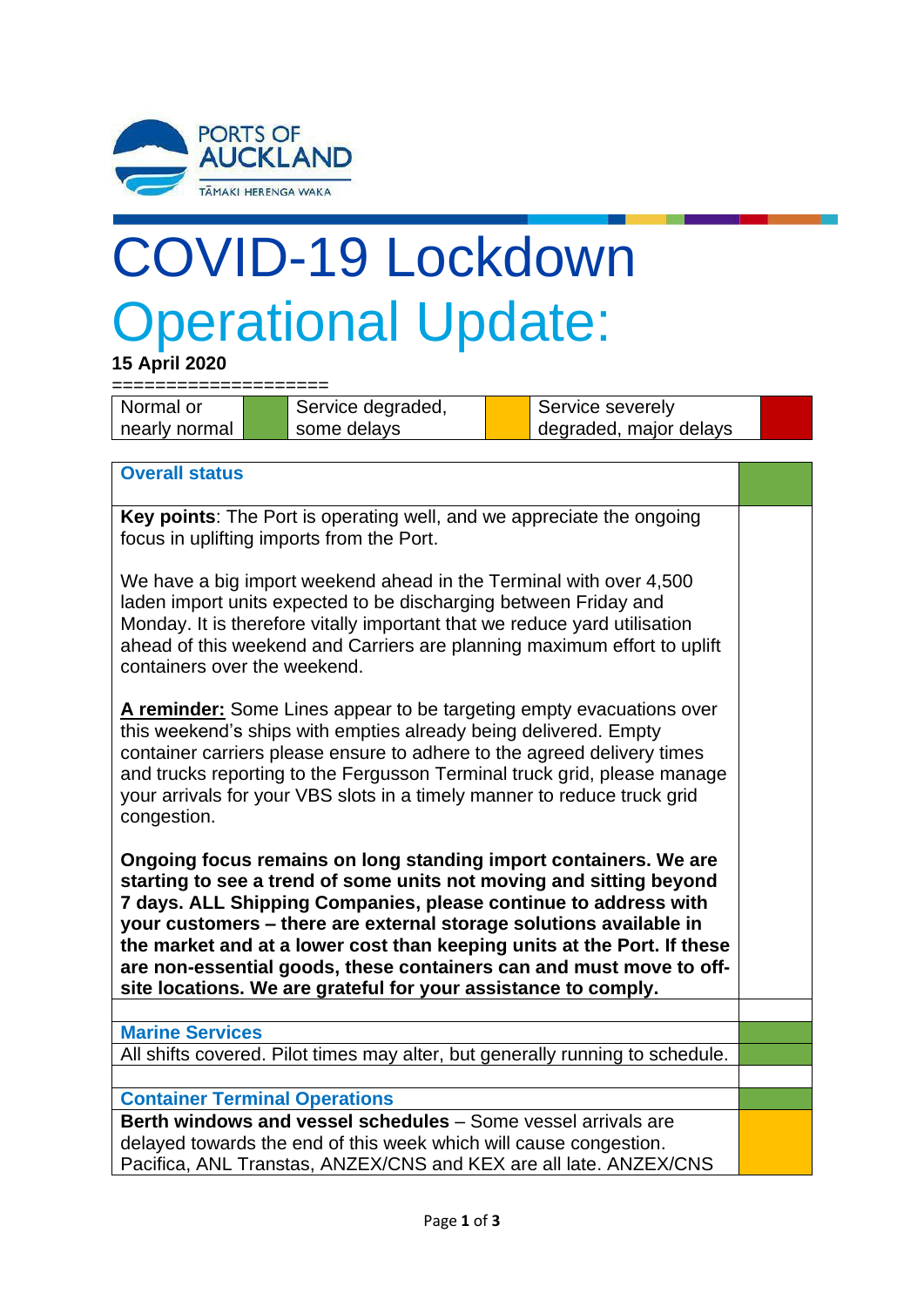| is not arriving until Monday 20 <sup>th</sup> April which will mean that the yard will be |  |
|-------------------------------------------------------------------------------------------|--|
| heavily congested affecting road deliveries and productivity through                      |  |
| Monday and Tuesday. Please continue to closely monitor via POAL                           |  |
| website www.poal.co.nz as schedules could change.                                         |  |
| Labour supply - still meeting demand, team are working well.                              |  |
| Yard Capacity - Yard capacity utilisation sitting at approx. 52% this                     |  |
| morning. Yard is clearing nicely, and we need to continue to reduce                       |  |
| ahead of a heavy weekend demand.                                                          |  |
| Road Services - road is operating well; turn times averaged approx. 25                    |  |
| minutes yesterday and we moved just over 700 units off the Terminal.                      |  |
| Carriers please start planning for coverage over this weekend to                          |  |
| maximise the opportunities to relieve pressure for the start of next week.                |  |
| <b>Productivity</b> - working optimally relative to staff resource                        |  |
| Rail Services - working well                                                              |  |
| Other – Heavy import weekend with late ships is going to place a lot of                   |  |
| pressure on operations at the start of next week. Please plan!                            |  |
|                                                                                           |  |
| <b>Multi-Cargo Operations</b>                                                             |  |
| Berth and Yard Capacity - Jellicoe has no conventional vessels until                      |  |
| this weekend. Container / Breakbulk yard capacity is at approx. 50%.                      |  |
|                                                                                           |  |
| Today we will be continuing to deliver Imports from the long weekend                      |  |
| vessels and receive exports for this weekend's vessels. Freyberg FD                       |  |
| currently has the 'Southampton Star' discharging fruit. We are expecting a                |  |
| quiet week for PCC vessels, with our next vessel ETA Sunday 19th. Car                     |  |
| yard capacity is currently 20% utilisation but decreasing to an empty yard                |  |
| before the next vessel.                                                                   |  |
| Road Services - Container and Breakbulk R&D expected to be busy                           |  |
| today receiving Exports. Car transporters uplifted over 1500 units                        |  |
| yesterday (excellent result, thank you!) We are expecting further                         |  |
| deliveries today but R&D will naturally slow from tomorrow.                               |  |
| Other $-$ nothing today<br><b>Other</b> – nothing today                                   |  |

## **Friendly reminders:**

Port support services are working remotely during the lock down. For Customer Services: All enquiries should be directed to [CustomerServiceC@poal.co.nz.](mailto:CustomerServiceC@poal.co.nz) Hours of work remain unchanged; Customer Service will monitor this email Monday to Friday 07:00hrs to 19:00hrs and Saturday 07:00hrs to 15:00hrs.

For Container Terminal VBS Bookings please refer to the bookings system in the first instance. For any essential cargo bookings, DG, hazardous, active reefers or late running export containers please email [driverassist@poal.co.nz.](mailto:driverassist@poal.co.nz)

Please note: Only one driver at a time is allowed into the Fergusson Road Office. Drivers MUST always keep 2 metres apart when waiting outside the Road Office, Kiosks and Multi-Cargo.

The Container Terminal import container demurrage terms remain, applied 3 calendar days after the container has been discharged. To ease the burden,